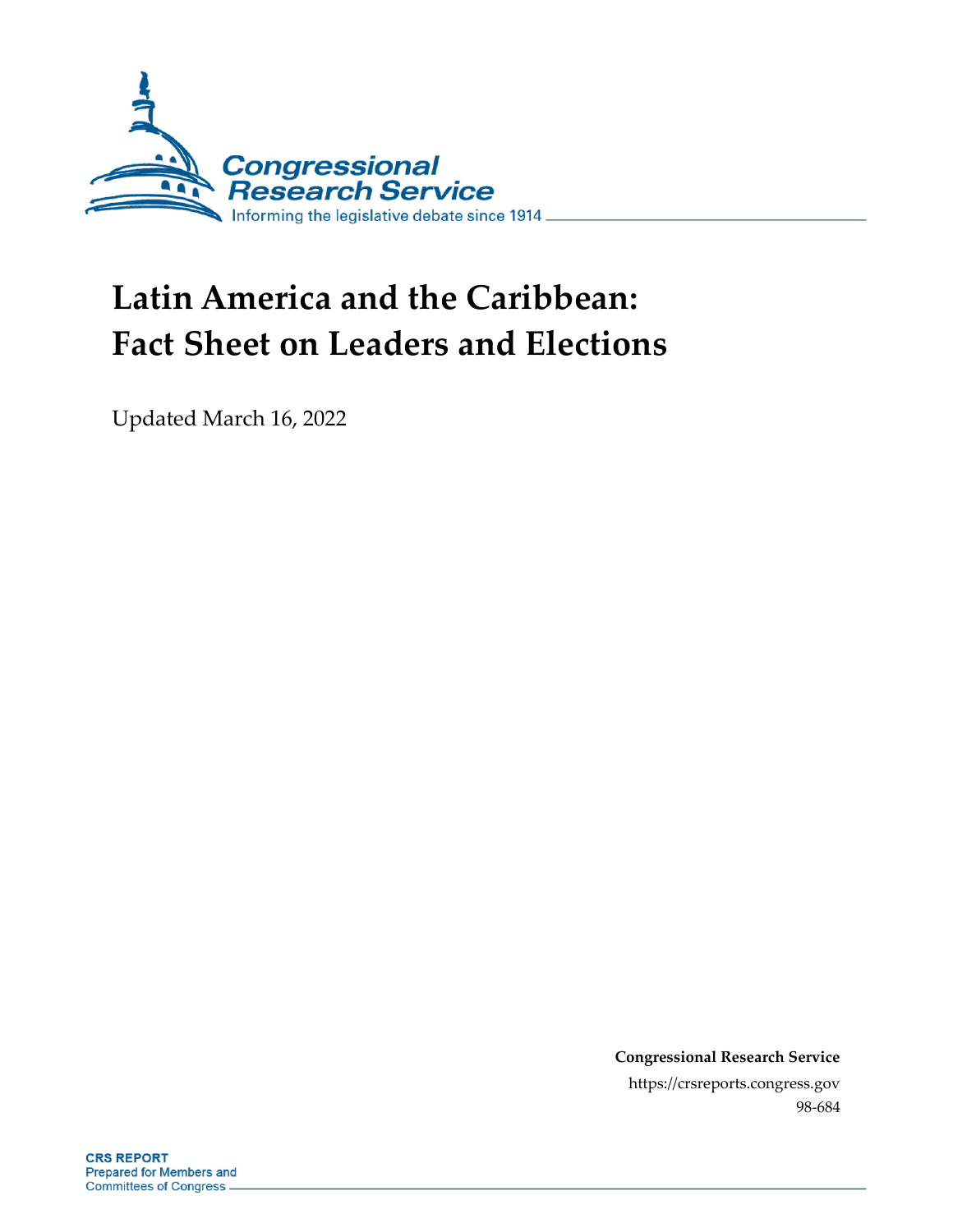his report provides the results of recent presidential elections in Latin America and the Caribbean. Below are three tables, organized by region, that include the date of each country's independence, the name of the most recently elected president or prime minister, This report provides the results of recent presidential elections in Latin America and the Caribbean. Below are three tables, organized by region, that include the date of each country's independence, the name of the most from numerous sources, including the U.S. State Department, Central Intelligence Agency's (CIA's) *World Fact Book*, International Foundation for Electoral Systems (IFES) Election Guide, Economist Intelligence Unit (EIU), and other news sources.

| Country        | Independence<br>Date | Head of<br>Government      | Last<br>Election/<br><b>Runoff</b> | <b>Next</b><br><b>Election/Runoff</b> |
|----------------|----------------------|----------------------------|------------------------------------|---------------------------------------|
| Argentina      | July 9, 1816         | FERNÁNDEZ, Alberto         | Oct. 27, 2019                      | Oct. 2023                             |
| <b>Bolivia</b> | Aug. 6, 1825         | ARCE, Luis <sup>a</sup>    | Oct. 18, 2020 <sup>b</sup>         | 2025                                  |
| <b>Brazil</b>  | Sept. 7, 1822        | <b>BOLSONARO, Jair</b>     | Oct. 7, 2018/<br>Oct. 28, 2018     | Oct. 2022                             |
| Chile          | Sept. 18, 1810       | <b>BORIC, Gabriel</b>      | Nov. 21, 2021/<br>Dec. 19, 2021    | Nov. 2025/ Dec.<br>2025               |
| Colombia       | July 20, 1810        | DUQUE, Iván                | May 27, 2018/<br>June 17, 2018     | May 29, 2022                          |
| Ecuador        | May 24, 1822         | LASSO, Guillermo           | Feb. 7, 2021/<br>Apr. 11, 2021     | Feb. 2025                             |
| Paraguay       | May 14, 1811         | <b>ABDO BENITEZ, Mario</b> | Apr. 22, 2018                      | Apr. 2023                             |
| Peru           | July 28, 1821        | CASTILLO, Pedro            | Apr. 11, 2021<br>/June 6, 2021     | Apr. 2026                             |
| Uruguay        | Aug. 25, 1825        | <b>LACALLE POU, Luis</b>   | Oct. 27, 2019/<br>Nov. 24, 2019    | Oct. 2024                             |
| Venezuela      | July 5, 1811         | <b>MADURO, Nicolás</b>     | May 20, 2018 <sup>c</sup>          | May 2024                              |

## **Table 1. South America: Heads of State and Election Schedules**

**Source:** Compiled by the Congressional Research Service (CRS).

**Notes**: For information on Guyana and Suriname, see **[Table 3](#page-3-0)**.

- <span id="page-1-0"></span>a. Evo Morales stepped down from office on November 10, 2019, due to concerns of fraud in his October 2019 reelection bid. Second Vice President of the Senate Jeanine Áñez became interim president on November 12, 2019. Following elections on October 18, 2020, with the victory for the political party MAS, Luis Arce became president on November 8, 2020.
- <span id="page-1-1"></span>b. Elections were held on October 18, after the November 2019 results were annulled, and then delayed in March 2020 due to the spread of COVID-19. See CRS In Focus IF11325, *Bolivia: An Overview*, by Clare Ribando Seelke.
- <span id="page-1-2"></span>c. In a controversial move, Venezuela's presidential election was moved earlier from December 2018 to May 20, 2018. Most Venezuelans and much of the international community considered the May 2018 election, in which then-President Nicolás Maduro won reelection, as illegitimate (CRS In Focus IF10230, *Venezuela: Political Crisis and U.S. Policy*, by Clare Ribando Seelke). The United States and over 50 other countries have recognized Juan Guaidó, elected president of Venezuela's National Assembly in January 2019, as interim president of Venezuela, yet Maduro remains in power.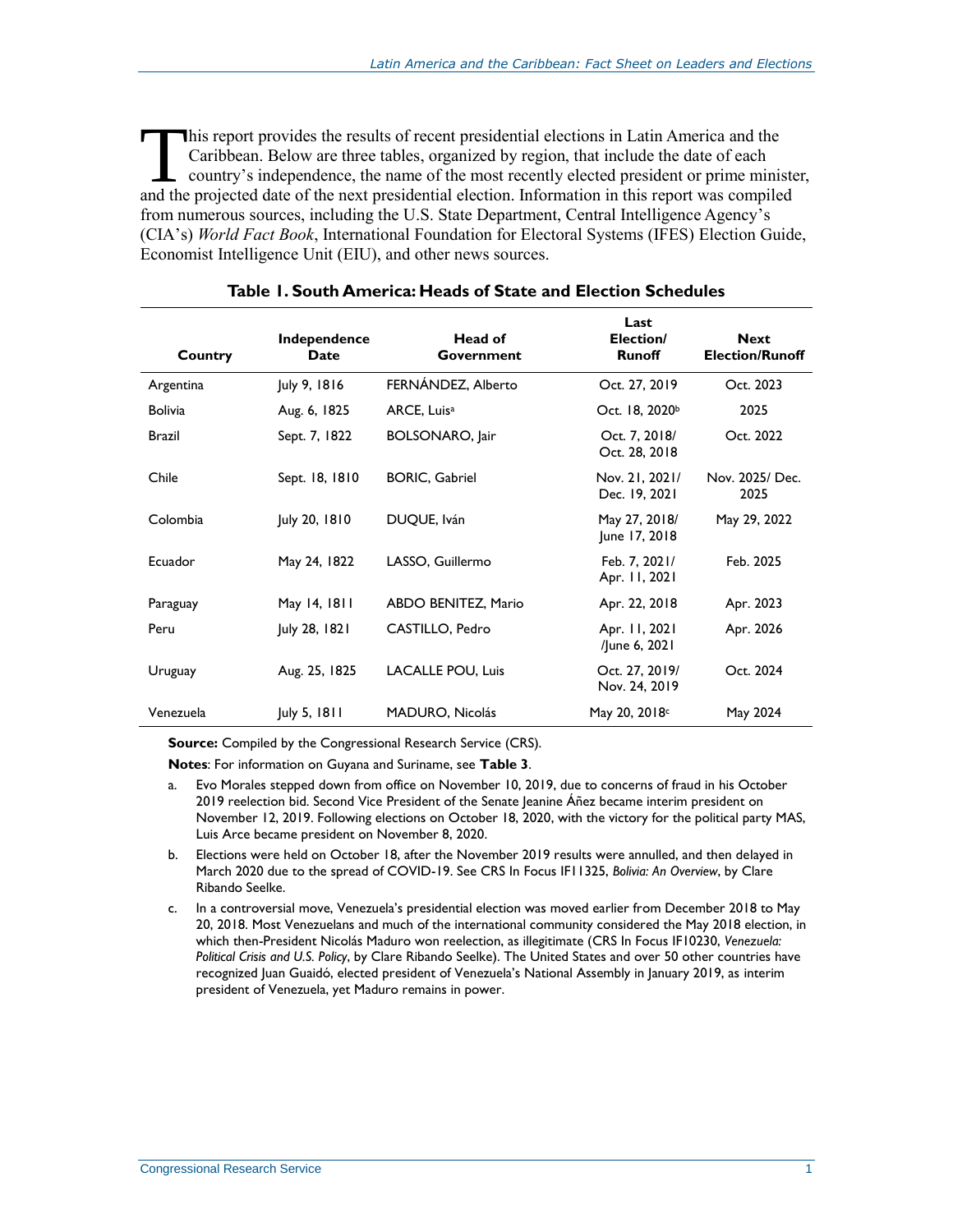| Country          | Independence<br>Date | Head of<br>Government        | Last<br>Election/<br><b>Runoff</b> | <b>Next</b><br><b>Election/Runoff</b> |
|------------------|----------------------|------------------------------|------------------------------------|---------------------------------------|
| Mexico           | Sept. 16, 1810       | LÓPEZ OBRADOR, Andrés Manuel | July 1, 2018                       | July 1, 2024                          |
| Costa Rica       | Sept. 15, 1821       | <b>ALVARADO, Carlos</b>      | Feb. 4, 2018/<br>Apr. 1, 2018      | Feb. 6, 2022/Apr.<br>3.2022a          |
| El Salvador      | Sept. 15, 1821       | <b>BUKELE, Nayib</b>         | Feb. 3, 2019                       | Feb. 2024                             |
| <b>Guatemala</b> | Sept. 15, 1821       | GIAMMATTEI, Alejandro        | June 16, 2019/<br>Aug. 11, 2019    | 2023                                  |
| Honduras         | Sept. 15, 1821       | CASTRO, Xiomara              | Nov. 28, 2021                      | Nov. 2025                             |
| Nicaragua        | Sept. 15, 1821       | <b>ORTEGA, Daniel</b>        | Nov. 7, 2021b                      | Nov. 2025                             |
| Panama           | Nov. 3, 1903         | CORTIZO, Laurentino          | May 5, 2019                        | May 2024                              |

**Table 2. Mexico and Central America: Heads of State and Election Schedules**

**Source:** Compiled by CRS.

**Notes:** For information on Belize, see **[Table 3](#page-3-0)**.

- <span id="page-2-0"></span>a. No candidate received at least 40% of the vote in the first round of presidential elections, necessitating an April runoff election between the top two candidates: José María Figueres and Rodrigo Chaves, who received 27% and 17% of the vote, respectively.
- <span id="page-2-1"></span>b. Prior to the elections, the Ortega government arrested eight people who sought to challenge Ortega in the elections and dozens of political and civil society leaders. Much of the international community, including the U.S., rejected the elections; the Organization of American States declared that the elections "were not free, fair or transparent and have not democratic legitimacy." See U.S. Mission to the Organization of American States, "OAS General Assembly Condemns the Ortega-Murillo Regime in Nicaragua," November 12, 2021. See CRS Report R46860, *Nicaragua in Brief: Political Developments in 2021, U.S. Policy, and Issues for Congress*, by Maureen Taft-Morales.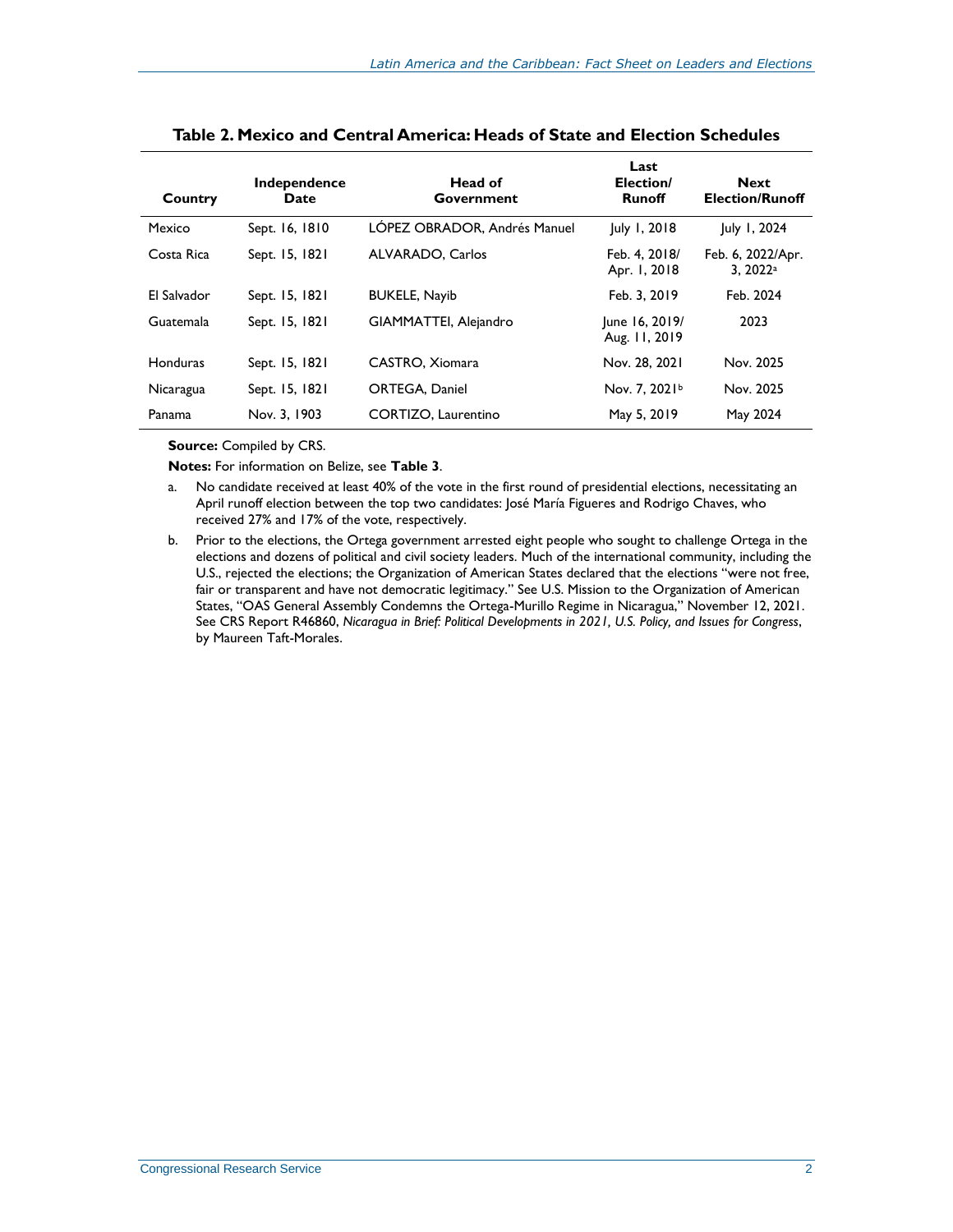<span id="page-3-0"></span>

| Country                           | Independence<br>Date | Head of<br>Government         | Last<br>Election/<br><b>Runoff</b> | <b>Next</b><br>Election/<br><b>Runoff</b> |
|-----------------------------------|----------------------|-------------------------------|------------------------------------|-------------------------------------------|
| Antigua and Barbuda               | Nov. 1, 1981         | <b>BROWNE, Gaston</b>         | Mar. 21, 2018                      | by Mar. 2023                              |
| <b>Bahamas</b>                    | July 10, 1973        | DAVIS, Philip                 | Sept. 16, 2021                     | by Sept. 2026                             |
| <b>Barbados</b>                   | Nov. 30, 1966        | MOTTLEY, Mia                  | Jan. 19, 2022                      | by Jan. 2027                              |
| <b>Belize</b>                     | Sept. 21, 1981       | BRICEŇO, Johnny               | Nov. 11, 2020                      | by 2025                                   |
| Cubaa                             | May 20, 1902         | DÍAZ-CANEL, Miguel            | Apr. 2018                          | Apr. 2023                                 |
| Dominica                          | Nov. 3, 1978         | <b>SKERRIT, Roosevelt</b>     | Dec. 6, 2019                       | by Mar. 2025                              |
| Dominican Republic <sup>b</sup>   | Feb. 27, 1844        | <b>ABINADER, Luis</b>         | July 5, 2020                       | May 2024                                  |
| Grenada                           | Feb. 7, 1974         | MITCHELL, Keith               | Mar. 13, 2018                      | by Mar. 2023                              |
| Guyana                            | May 26, 1966         | ALI, Irfaan                   | Mar. 2, 2020c                      | by 2025                                   |
| Haiti                             | Jan. I, 1804         | HENRY, Arield                 | Nov. 20, 2016 <sup>e</sup>         | Postponed<br>indefinitely <sup>a</sup>    |
| <b>Jamaica</b>                    | Aug. 6, 1962         | <b>HOLNESS, Andrew</b>        | Sept. 3, 2020                      | by 2025                                   |
| St. Kitts and Nevis               | Sept. 19, 1983       | <b>HARRIS, Timothy</b>        | June 5, 2020                       | by 2025                                   |
| St. Lucia                         | Feb. 22, 1979        | PIERRE, Philip                | July 26, 2021                      | by June 2026                              |
| St. Vincent and the<br>Grenadines | Oct. 27, 1979        | <b>GONSALVES, Ralph E.</b>    | Nov. 5, 2020                       | by 2025                                   |
| Suriname                          | Nov. 25, 1975        | SANTOKHI,<br>Chandrikapersads | May 25, 2020                       | 2025                                      |
| Trinidad and Tobago               | Aug. 31, 1962        | ROWLEY, Keith                 | Aug. 10, 2020                      | by 2025                                   |

**Source:** Compiled by CRS.

**Notes:** Although Belize is located in Central America and Guyana and Suriname are located in South America, all three are members of the Caribbean Community (CARICOM).

- <span id="page-3-1"></span>a. Cuba does not have direct elections for its head of government. Instead, Cuba's legislature selects the members of the 31-member Council of State, with the president of that body serving as Cuba's head of government and head of state. In April 2019, Cuba's legislature selected Miguel Diaz-Canel for a five-year term. In October 2019, Cuba's legislature appointed Diaz-Canel as president of the republic under Cuba's new constitution.
- <span id="page-3-2"></span>b. The Dominican Republic moved elections from May to July 2020 due to the COVID-19 pandemic.
- <span id="page-3-3"></span>c. Irfaan Ali was sworn into office on August 2, 2020, five months after elections were held on March, 2, 2020. Allegations of fraud and vote tampering delayed the election results as supporters of the ruling government led by President David Granger pursued legal challenges. See CRS In Focus IF11381, *Guyana: An Overview*, by Mark P. Sullivan.
- <span id="page-3-4"></span>d. President Jovenel Moïse was assassinated on July 7, 2021. Haitian Acting Prime Minister Claude Joseph was in charge in the immediate aftermath. Moïse had named Ariel Henry as prime minister, but not sworn him in the day before his death. Henry became de facto prime minister on July 20, 2021. Under the Haitian Constitution, either the Council of Ministers under the Prime Minister should govern or, in the last year of a presidential term, the legislature should elect a provisional president. There has been no functioning legislature since January 2020, when most of the legislators' terms expired. See CRS Insight IN11699, *Haiti: Concerns After the Presidential Assassination*, by Maureen Taft-Morales.
- <span id="page-3-6"></span><span id="page-3-5"></span>e. Haiti held controversial national elections on October 25, 2015. After postponing runoff elections several times, the Provisional Electoral Council announced new presidential elections would take place instead in October 2016; these were delayed for a month due to Hurricane Matthew.